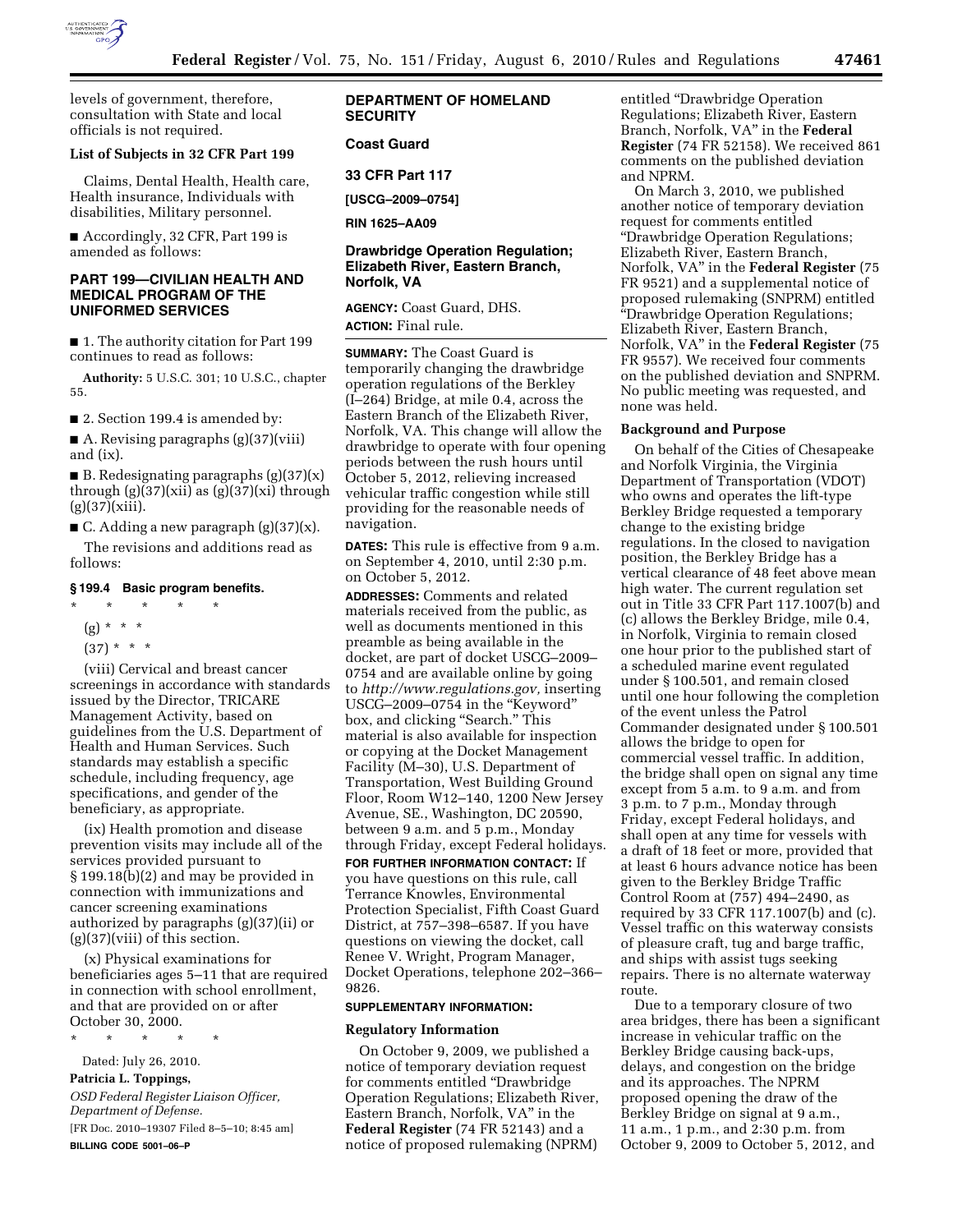permitted VDOT to monitor, measure, and identify congested roadway locations during heavy traffic periods. By implementing scheduled bridge openings, we anticipated a decrease in vehicular traffic congestion during the daylight hours.

Concurrent with the publication of the Notice of Proposed Rulemaking, a Test Deviation [USCG–2009–0754] was issued to allow VDOT to test the proposed schedule and to obtain data and public comments. The test period was in effect during the entire Notice of Proposed Rulemaking comment period. Also, a count of the delayed vessels during the closure periods was taken to determine the impact of the proposed regulation on navigation.

The Berkley Bridge is the principle arterial route in and out of the City of Norfolk and serves as the major evacuation highway in the event of emergencies. The average daily traffic volumes at the Berkley Bridge for the last quarter of calendar year 2008, as submitted by VDOT with its request for schedule change, are as follows: October, 2008—83,296 vehicles November, 2008—99,643 vehicles December, 2008—106,856 vehicles

The traffic counts revealed that from October 2008 to December 2008, the Berkley Bridge experienced a seven percent (or 23,560-car) increase in traffic flow. The Coast Guard received 861 responses to the NPRM. The vast majority of those responses (850) were supplied from an internet Web site survey posted by VDOT. Of the 850 VDOT-sponsored surveys, 484 had written comments in addition to responses to the survey with the other 366 comments containing only responses to the survey questionnaire. The remaining 11 responses consisted of 7 paper comments and 4 e-mails.

All but five of the favored the new schedule presented in the temporary deviation and NPRM. Many responses stated that planned openings would permit motorists to better plan their commutes and thereby avoid delays.

Four local maritime facilities and the Virginia Maritime Association (VMA), who represents waterborne commerce in the Port of Hampton Roads, responded with their concerns opposing the new schedule. These organizations expressed concerns that the proposed regulatory actions created unsafe conditions for navigation particularly for vessels carrying hazardous cargoes, vessels with a draft of greater than 18 feet, and vessels delayed through due to uncontrollable external factors. The maritime community offered recommendations for changes that they

believe will provide a reasonable balance between marine and land based transportation.

The Coast Guard has reviewed the additional bridge data supplied by VDOT. The information indicated that the test deviation reduced the amount of time the bridge opened for vessels. Between October 20, 2009, and December 30, 2009, there were approximately 85 vessel passages requiring 69 bridge openings. Most of these openings were provided for commercial vessels, with a maximum of four vessels transiting through a single bridge opening.

With an average of fewer than two openings per day (1.23) during the test deviation, VDOT contended that when bridge openings in 2009(during the test deviation) were compared to the same months in 2008 (before the test deviation) there was a 30 percent reduction in the total number of minutes the bridge was opened for vessels and the number of openings also decreased by 21 percent. In 2009, the Berkley Bridge averaged 97,135 vehicles per day.

VDOT, VMA and the local maritime facilities (VDOT/VMA) identified a need for mariners to have more access transiting through the Berkley Bridge. The parties recommended operating procedures for inclusion in the regulatory language. The recommended operating procedures and the Coast Guard responses are as follows:

1. The bridge is to open on signal at any time for vessels carrying hazardous cargo.

2. The bridge is to open at any time for vessels with a draft of 18 feet or more, provided that at least 6 hours advance notice has been given to the Berkley Bridge Traffic Control Room.

VMA stated that certain vessels and conditions make safe bridge transits more difficult and dangerous. VMA/ VDOT recommended establishing provisions that would exempt vessels from only transiting at the scheduled opening time.

The Coast Guard proposed the following: The draw shall open on signal at any time for vessels carrying, in bulk, cargoes regulated by 46 CFR subchapters D or O, or Certain Dangerous Cargoes as defined in 33 CFR 160.204; and for all other vessels, the draw shall open on signal at any time, except from 5 a.m. to 7 p.m., Monday through Friday, except Federal holidays. During these times: The draw shall open for commercial vessels with a draft of 18 feet or more, provided at least 6 hours notice was given to the Berkley Bridge Traffic Control Room at (757) 494–2490.

3. If a vessel has made prior arrangements for a delayed opening, and there are vessels awaiting transit, the opening may be delayed if the master(s) of the waiting vessel(s) agree to a delayed opening to accommodate the delayed vessel. Otherwise the opening will accommodate the waiting vessel(s) only, and close upon their clearing the bridge.

VMA stated that communication between vessels is important to scheduling a single opening at the Berkley Bridge. The Coast Guard asserts that communication between vessels and the bridge tender should be coordinated to insure and maintain the safety of navigation. However, specific regulatory language controlling communication between vessels is unwarranted and not within the scope of drawbridge operating regulations.

4. An opening will be provided to a transiting vessel up to, but no more than, 30 minutes following the scheduled opening time provided the transiting vessel has communicated their estimated time of arrival to the Berkley Bridge tender prior to the scheduled opening time.

VMA stated that the timing of large vessel movements is affected by a number of uncontrollable and external factors. The effects of winds, currents, and tides have an important impact on safe navigation and those conditions.

In addition, VMA indicated that the current test deviation creates a situation whereby marine traffic will stack up while waiting for an opening, thus creating vessel congestion, a navigational hazard.

For these situations, the Coast Guard proposed the following: If the bridge is not opened during a particular scheduled opening per paragraph (d)(3)(ii) and a vessel has made prior arrangements for a delayed opening, the draw tender may provide a single opening up to 30 minutes past that scheduled opening time for that signaling vessel, except at 2:30 p.m. The draw tender may provide a single opening up to 20 minutes past the 2:30 p.m. scheduled opening time for a signaling vessel that made prior arrangements for a delayed opening. A vessel may make prior arrangements for a delayed opening by contacting the Berkley Bridge Traffic Control Room at (757) 494–2490.

5. The bridge is to open at any time if, in the professional judgment of the vessel operator, the environmental or operating conditions compromise navigational safety.

The Coast Guard responded to this comment by indicating that under 33 CFR 117.31, ''Drawbridge operations for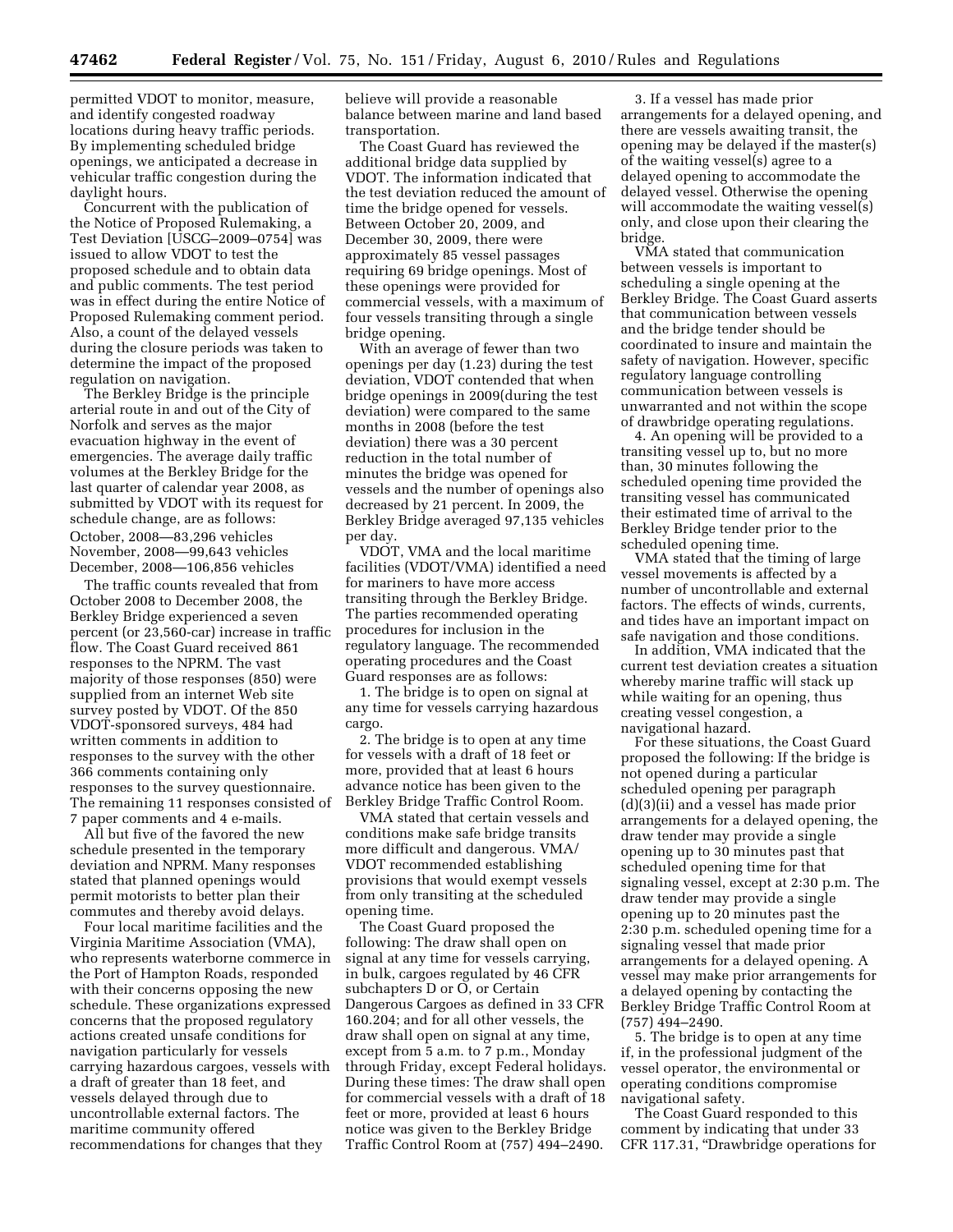emergency vehicles and emergency vessels'', paragraph (b)(2) adequately provides for unscheduled vessel openings of the bridge in the event of a marine emergency.

The supplemental proposed rule was also rephrased to integrate the restricted morning and evening rush hour times (from 5 a.m. to 9 a.m. and from 3 p.m. to 7 p.m.) with the test deviation period from 9 a.m. to 3 p.m. The Coast Guard suggested the following paragraph: For all other vessels, the draw shall open on signal at any time, except from 5 a.m. to 7 p.m., Monday through Friday, except Federal holidays.

Based on all of the comments received, the Coast Guard issued the SNPRM.

# **Discussion of Comments and Changes**

The Coast Guard received four responses to the SNPRM and the second temporary deviation, two e-mails and one each by letter and to the Web site at *[http://www.regulations.gov.](http://www.regulations.gov)* 

VMA, who represents waterborne commerce in the Port of Hampton Roads, responded in writing with its support of the revised proposed regulation and its statement that the current operating regulation incorporates the minimum degree of flexibility that the maritime industry can accept. VDOT also indicated that the operating schedule in the temporary deviation and the revised proposed regulation has improved the flow of vehicular traffic while still meeting the minimum needs of navigation.

VMA, VDOT and two private citizens expressed concerns about unscheduled openings that caused vehicular traffic congestion. The unscheduled openings were provided for Government vessels, vessels with a draft of 18 feet or more that provided at least 6 hours advance notice and for vessels hauling dangerous cargo.

The Coast Guard reviewed the bridge data supplied by VDOT. The information indicated that during the deviation test period (from March 3, 2010 to July 1, 2010), that a total of 260 potential bridge openings for vessels could have been provided Monday through Friday, except Federal holidays, at 9 a.m., 11 a.m., 1 p.m. and 2:30 p.m. The data showed the bridge actually opened only 88 of the 260 potential openings. The data also revealed that seven bridge openings were provided approximately 15 minutes past the scheduled opening times of 9 a.m., 11 a.m. and 1 p.m. and that the average opening usually lasted 12 minutes; a later opening at 2:30 p.m. would add to the traffic congestion during the rush hour. A majority of these openings were

provided for commercial vessels, with a maximum of four vessels transiting through a single bridge opening.

These subsequent changes to the operating procedures appear to have reduced vehicular traffic congestion while still providing for the reasonable needs of navigation. Based on the information provided, we will implement a final rule with no changes to the SNPRM.

# **Regulatory Analyses**

We developed this rule after considering numerous statutes and executive orders related to rulemaking. Below we summarize our analyses based on 13 of these statutes or executive orders.

### **Regulatory Planning and Review**

This rule is not a significant regulatory action under section 3(f) of Executive Order 12866, Regulatory Planning and Review, and does not require an assessment of potential costs and benefits under section 6(a)(3) of that Order. The Office of Management and Budget has not reviewed it under that Order.

We expect the economic impact of this proposed rule to be so minimal that a full Regulatory Evaluation is unnecessary. We reached this conclusion based on the fact that the proposed changes have only a minimal impact on maritime traffic transiting the bridge. Mariners can still plan their trips in accordance with the scheduled bridge openings, and to minimize delays, vessels that can pass under the bridge without a bridge opening may do so at all times.

# **Small Entities**

Under the Regulatory Flexibility Act (5 U.S.C. 601–612), we have considered whether this rule would have a significant economic impact on a substantial number of small entities. The term "small entities" comprises small businesses, not-for-profit organizations that are independently owned and operated and are not dominant in their fields, and governmental jurisdictions with populations of less than 50,000.

The Coast Guard certifies under 5 U.S.C. 605(b) that this rule will not have a significant economic impact on a substantial number of small entities.

We reached this conclusion based on the fact that the proposed changes have only a minimal impact on maritime traffic transiting the bridge. Mariners can plan their trips in accordance with the scheduled bridge openings, to minimize delays and vessels that can

pass under the bridge without a bridge opening may do so at all times.

### **Assistance for Small Entities**

Under section 213(a) of the Small Business Regulatory Enforcement Fairness Act of 1996 (Pub. L. 104–121), in the SNPRM we offered to assist small entities in understanding the rule so that they could better evaluate its effects on them and participate in the rulemaking process. Small businesses may send comments on the actions of Federal employees who enforce, or otherwise determine compliance with, Federal regulations to the Small Business and Agriculture Regulatory Enforcement Ombudsman and the Regional Small Business Regulatory Fairness Boards. The Ombudsman evaluates these actions annually and rates each agency's responsiveness to small business. If you wish to comment on actions by employees of the Coast Guard, call 1–888–REG–FAIR (1–888– 734–3247). The Coast Guard will not retaliate against small entities that question or complain about this rule or any policy or action of the Coast Guard.

## **Collection of Information**

This rule calls for no new collection of information under the Paperwork Reduction Act of 1995 (44 U.S.C. 3501– 3520).

### **Federalism**

A rule has implications for federalism under Executive Order 13132, Federalism, if it has a substantial direct effect on State or local governments and would either preempt State law or impose a substantial direct cost of compliance on them. We have analyzed this rule under that Order and have determined that it does not have implications for federalism.

#### **Unfunded Mandates Reform Act**

The Unfunded Mandates Reform Act of 1995 (2 U.S.C. 1531–1538) requires Federal agencies to assess the effects of their discretionary regulatory actions. In particular, the Act addresses actions that may result in the expenditure by a State, local, or tribal government, in the aggregate, or by the private sector of \$100,000,000 (adjusted for inflation) or more in any one year. Though this rule will not result in such an expenditure, we do discuss the effects of this rule elsewhere in this preamble.

### **Taking of Private Property**

This rule will not effect a taking of private property or otherwise have taking implications under Executive Order 12630, Governmental Actions and